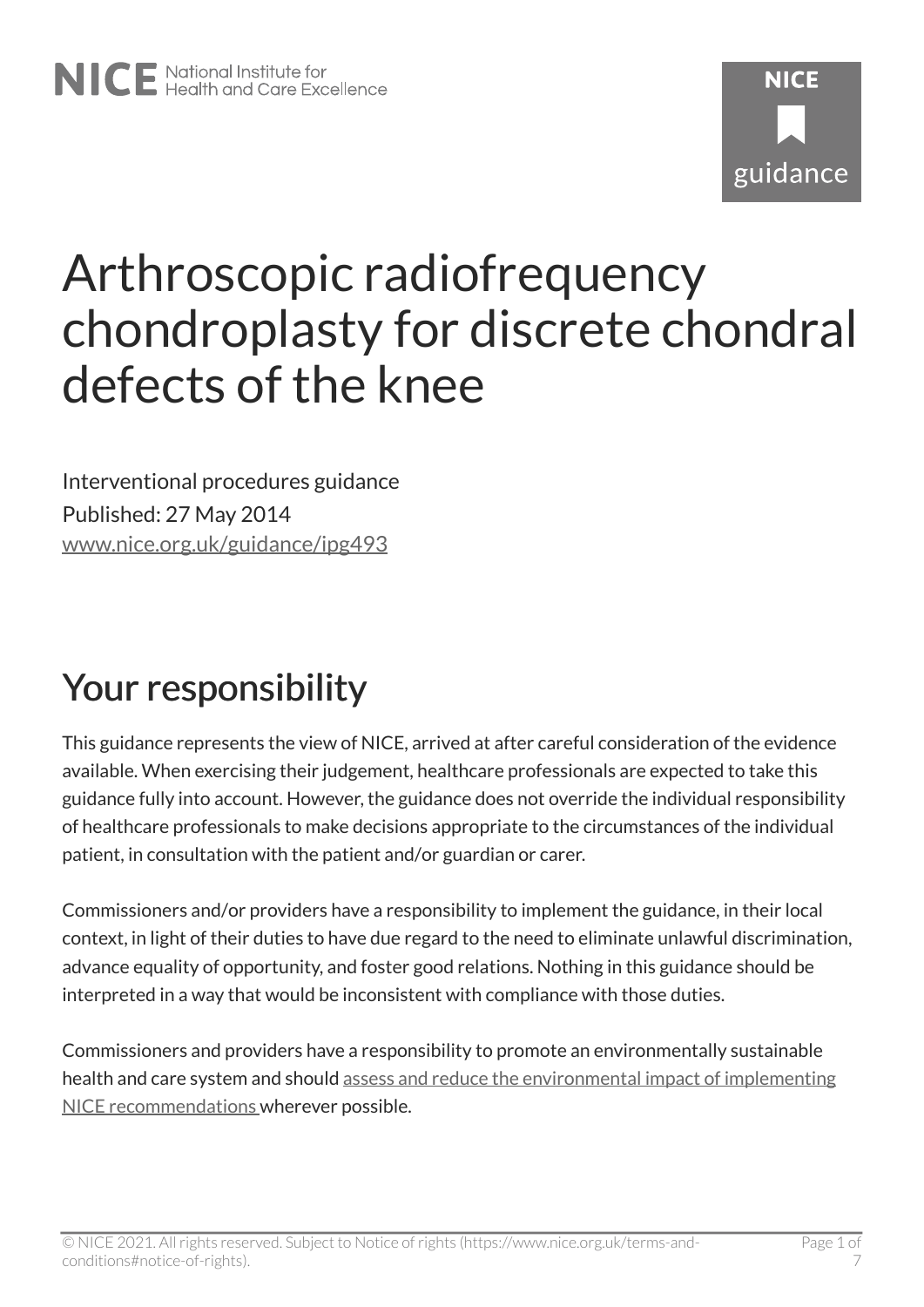#### 1 Recommendations

- 1.1 Evidence on the efficacy of arthroscopic radiofrequency chondroplasty for discrete chondral defects of the knee is limited but shows benefit in the short term, and there are no major safety concerns. Therefore this procedure may be used with normal arrangements for clinical governance, consent and audit.
- 1.2 The procedure should only be carried out by clinicians with specific training in the use of arthroscopic radiofrequency ablation and with particular attention to the avoidance of thermal injury.
- 1.3 Further research into arthroscopic radiofrequency chondroplasty of the knee should clearly document patient selection and the types of chondral defects being treated. More evidence on long-term outcomes would be useful.

#### 2 Indications and current treatments

- 2.1 Discrete chondral defects in articular cartilage usually occur as a result of trauma. The rough, irregular edges of a defect may cause inflammation, swelling, pain and difficulty walking. Progressive degeneration of a chondral defect can expose the underlying bone and lead to arthritis. If pieces of cartilage break off from the edges of a chondral defect this may cause cartilage damage elsewhere in the knee and lead to further arthritic changes.
- 2.2 Treatment options depend on the size and site of the chondral defect. The condition is usually chronic and different treatment strategies may be needed at different stages. Conservative treatment includes analgesics to relieve pain and inflammation. Physiotherapy and/or prescribed exercise may be used to improve knee function and mobility.

### 3 The procedure

- 3.1 Radiofrequency chondroplasty aims to slow the progression of discrete chondral defects by removing the unstable edges of the defect, producing a smooth, stable articular cartilage surface.
- 3.2 The procedure is usually done with the patient under general anaesthesia. An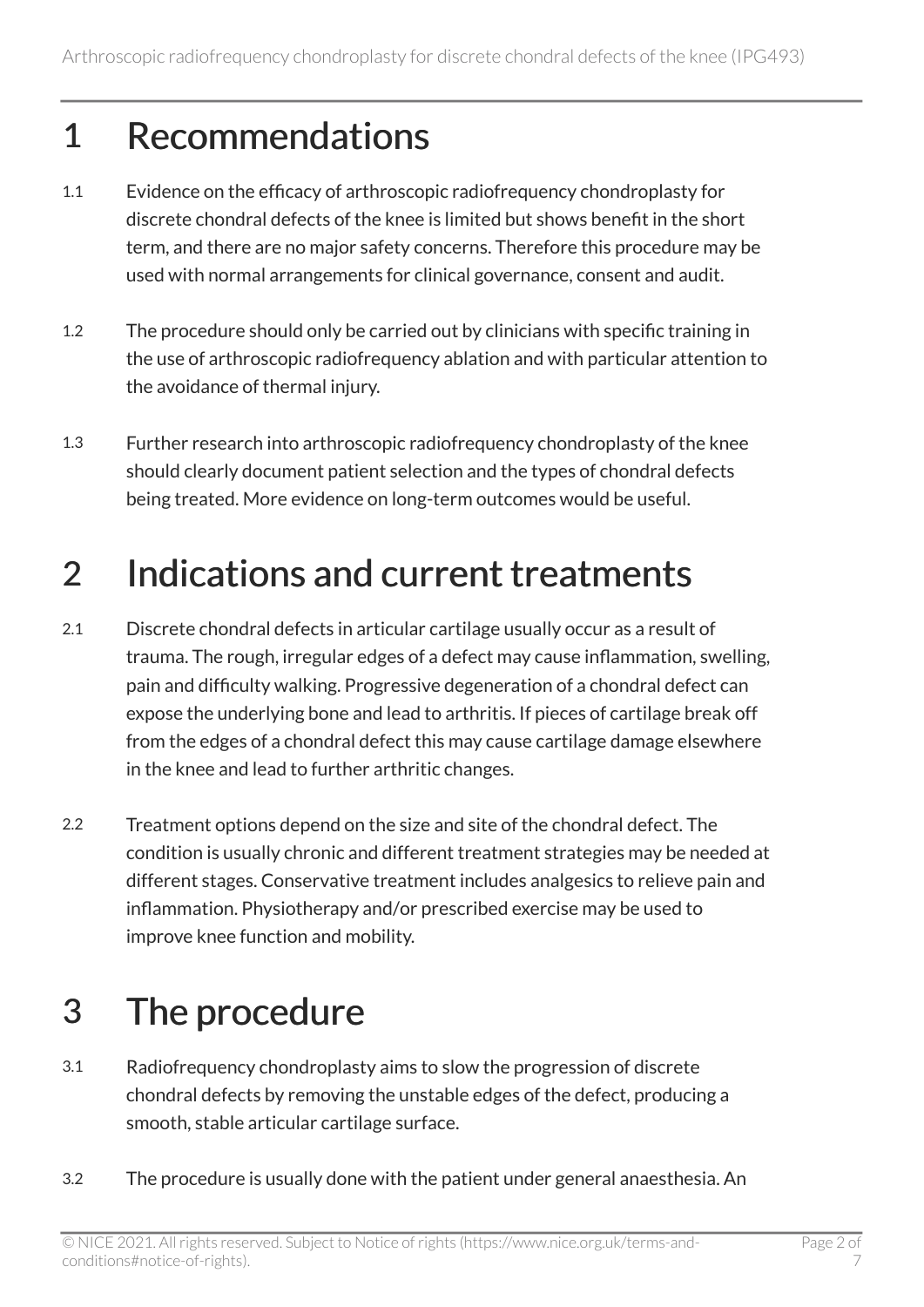arthroscope is inserted into the knee and large chondral defects are trimmed from the weight-bearing surfaces of the femoral condyles, using instruments such as a blunt hook or an electric shaver. Under arthroscopic guidance, a radiofrequency probe is then used to smooth the edge of the chondral defect using irrigation to stabilise temperature and flush any debris. The aim is to improve mechanical stability and prevent further cartilage damage.

# 4 Efficacy

This section describes efficacy outcomes from the published literature that the Committee considered as part of the evidence about this procedure. For more detailed information on the evidence, see the [interventional procedure overview](http://www.nice.org.uk/guidance/ipg493).

- 4.1 A randomised controlled trial of 60 patients treated by bipolar radiofrequency energy (n=30) or by mechanical shaver debridement (n=30) reported that patients in the bipolar radiofrequency energy group returned to work sooner than patients in the mechanical shaver debridement group (16.4±6.5 days compared with  $21.7\pm6.1$  days,  $p=0.002$ ).
- 4.2 In the randomised controlled trial of 60 patients treated by bipolar radiofrequency energy or mechanical shaver debridement, non-steroidal anti-inflammatory drugs were taken by 2% of patients in the bipolar radiofrequency energy group and 23% of patients in the mechanical shaver debridement group at 1-year follow-up (p=0.026).
- 4.3 In the randomised controlled trial of 60 patients treated by bipolar radiofrequency energy or mechanical shaver debridement, mean Knee injury and Osteoarthritis Outcome Score (KOOS) for pain, symptoms, activities of daily living, sports and quality of life (higher scores indicating better outcomes) were 81.2, 80.8, 81.5, 81.7 and 80.2 respectively in the bipolar radiofrequency energy group and 57.9, 58.3, 58.8, 57.3 and 56.2 respectively in the mechanical shaver debridement group at 1-year follow-up (p<0.001 for all inter-group comparisons). At 4-year follow-up, patients in the radiofrequency group continued to report significantly higher scores than patients in the mechanical shaver debridement group. Mean KOOS scores for pain, symptoms, activities of daily living, sports and quality of life were 75.1, 72.7, 69.9, 75.0 and 67.0 respectively in the radiofrequency group (n=25) and 55.7, 53.1, 50.9, 56.7 and 52.9 respectively in the mechanical shaver debridement group (n=15) (p<0.001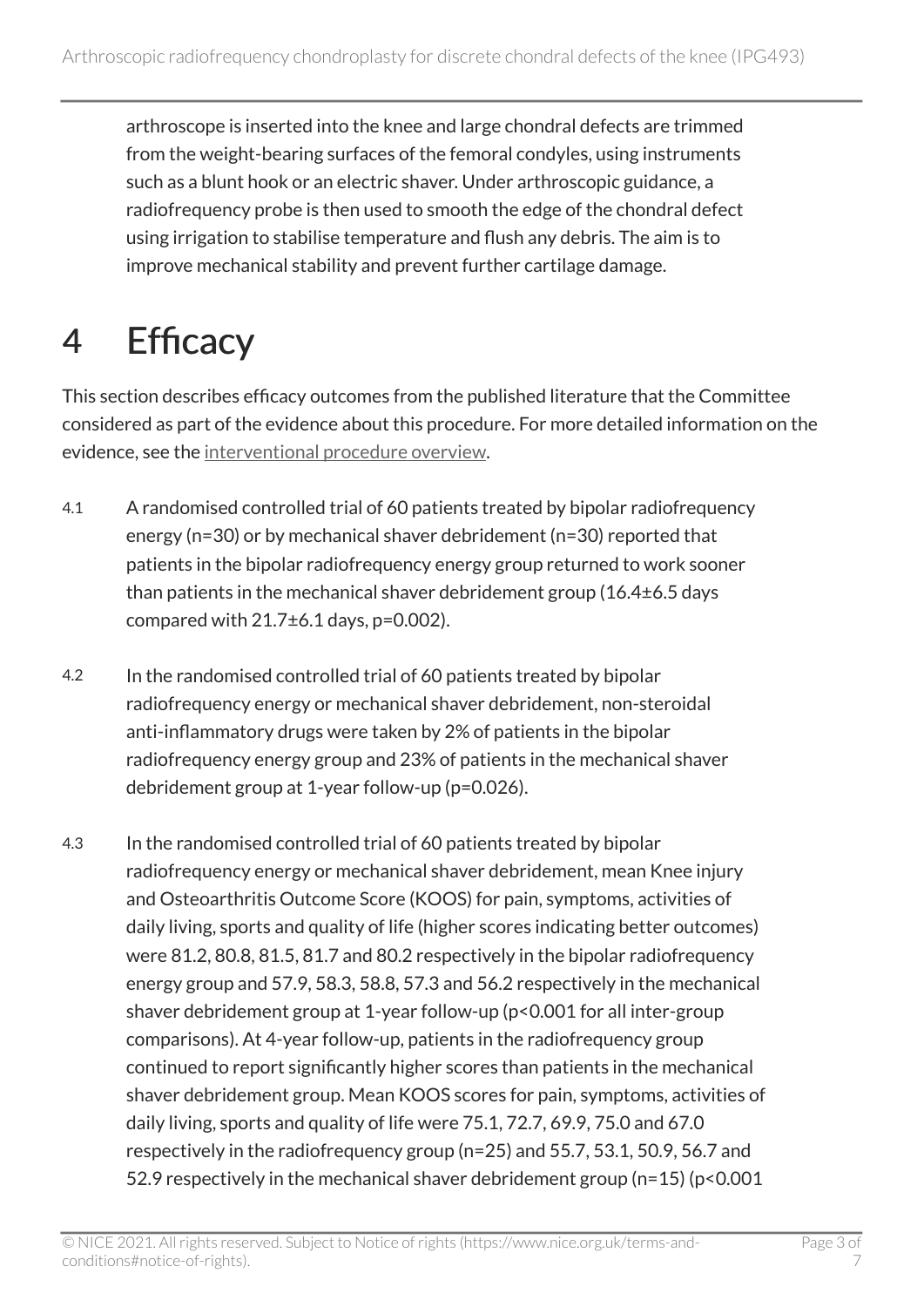for all inter-group comparisons).

- 4.4 In a prospective case series of 15 patients (25 knees) treated by bipolar radiofrequency energy, the mean size of chondral defects decreased from 170.2 mm<sup>2</sup> (range 9–625 mm<sup>2</sup>) at initial arthroscopy to 107.7 mm<sup>2</sup> (range 0–300 mm<sup>2</sup>) at follow-up arthroscopy after a mean of 10.4 months: 32% (8/25) of defects showed no progression of degeneration; 32% (8/25) showed partial healing; and 24% (6/25) had healed completely. Twelve per cent (3/25) of defects showed unstable borders with progressive damage to the surrounding cartilage.
- 4.5 A randomised controlled trial of 60 patients treated by monopolar radiofrequency energy plus mechanical shaver debridement (n=30) or by mechanical shaver debridement only (n=30) reported that mean International Knee Documentation Committee (IKDC) scores improved from 36 to 69 (p<0.05) and from 35 to 68 (p<0.05) respectively at a mean follow-up of 19 months (higher scores indicating better outcomes). No statistically significant differences in postoperative scores were observed between groups.
- 4.6 The specialist advisers stated that key efficacy outcomes include MRI findings and functional scores such as the Tegner, IKDC and Lysholm scores.

### 5 Safety

This section describes safety outcomes from the published literature that the Committee considered as part of the evidence about this procedure. For more detailed information on the evidence, see the [interventional procedure overview](http://www.nice.org.uk/guidance/ipg493).

- 5.1 A second-degree burn after radiofrequency chondroplasty was reported in the US Food and Drug Administration's (FDA) manufacturer and user facility device experience (MAUDE) database. This was attributed to improper use of the radiofrequency equipment: a suction line, which should have been attached to the probe during the procedure, had not been attached.
- 5.2 Osteonecrosis of the medial femoral condyle was observed in 4% (2/50) of patients at a follow-up assessment that occurred at least 6 months after treatment, in a prospective case series of 50 patients. No clinical consequences were reported as a result of this.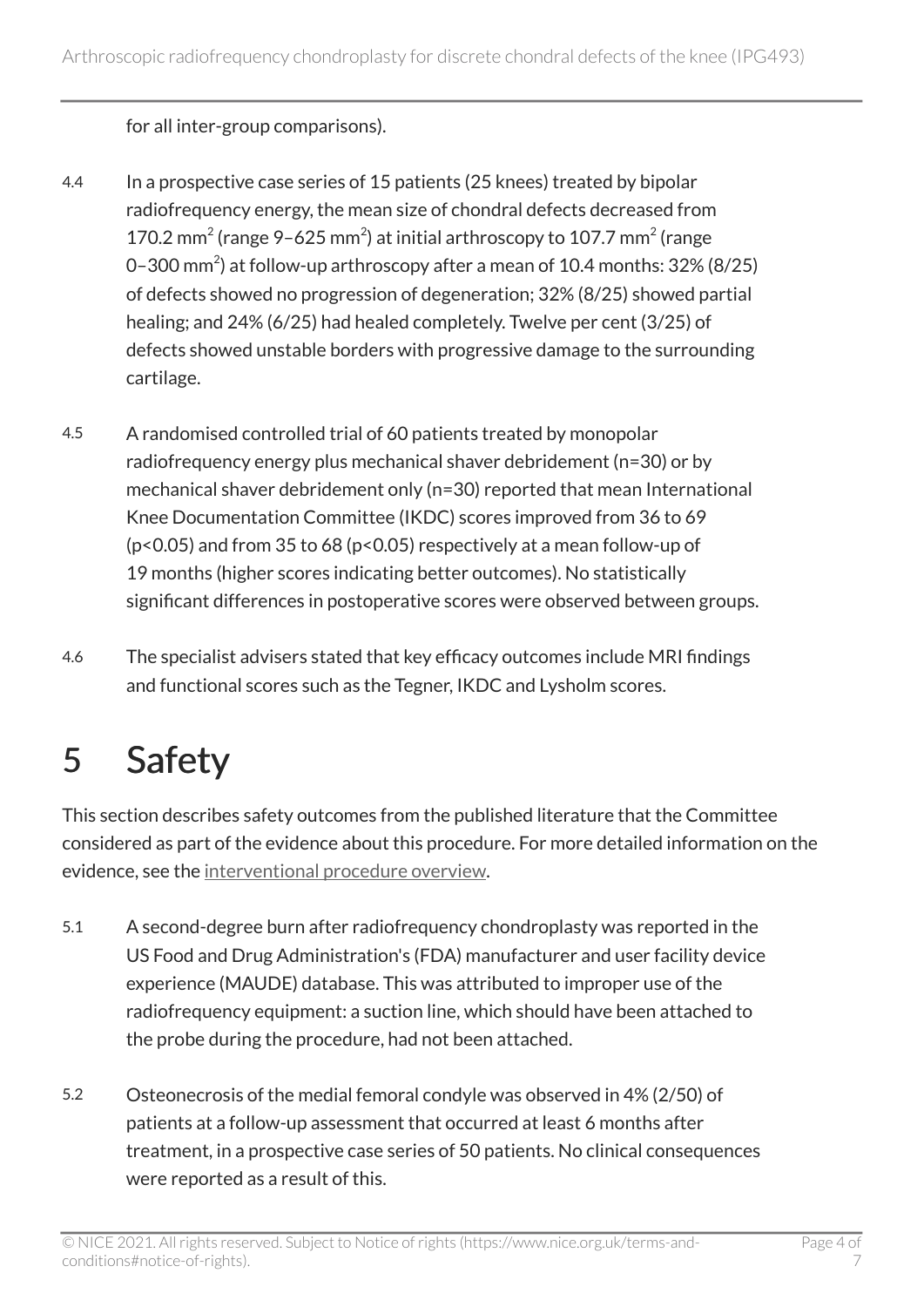- 5.3 The confirmed or presumed detachment of a mechanical component of the radiofrequency probe within a patient's knee was reported on 7 occasions between 2002 and 2012 in the MAUDE database.
- 5.4 The specialist advisers stated that theoretical adverse events include excessive debridement of articular cartilage, avascular necrosis of the underlying bone, chondrocyte death and damage to surrounding cartilage and other structures.

#### 6 Committee comments

6.1 The Committee originally intended to evaluate the use of arthroscopic radiofrequency chondroplasty of the knee for a variety of indications. However, most of the published evidence was for discrete chondral defects (mainly caused by trauma) in younger patients. There was insufficient evidence about the use of arthroscopic radiofrequency chondroplasty in older patients with osteoarthritis for the Committee to comment on its use for that indication.

### 7 Further information

7.1 For related NICE guidance see the [NICE website.](http://www.nice.org.uk/)

#### Information for patients

NICE has produced information on this procedure for patients and carers [\(Information for the](http://www.nice.org.uk/guidance/ipg493/informationforpublic)  [public\)](http://www.nice.org.uk/guidance/ipg493/informationforpublic). It explains the nature of the procedure and the guidance issued by NICE, and has been written with patient consent in mind.

# About this guidance

NICE interventional procedures guidance makes recommendations on the safety and efficacy of the procedure. It does not cover whether or not the NHS should fund a procedure. Funding decisions are taken by local NHS bodies after considering the clinical effectiveness of the procedure and whether it represents value for money for the NHS.

This guidance was developed using the NICE [interventional procedures guidance process](http://www.nice.org.uk/about/what-we-do/our-programmes/nice-guidance/nice-interventional-procedures-guidance).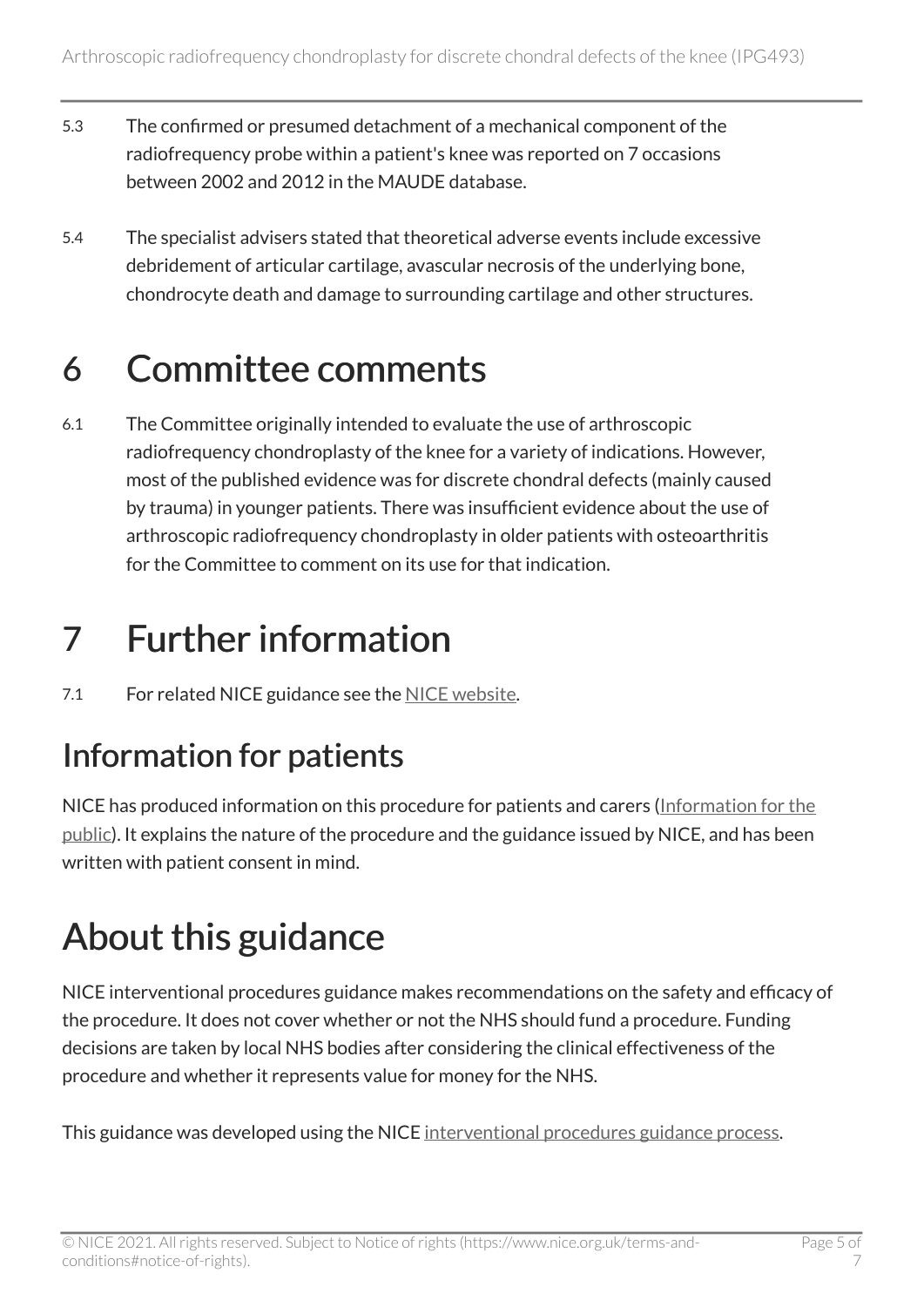We have produced a [summary of this guidance for patients and carers.](http://www.nice.org.uk/guidance/ipg493/informationforpublic) Information about the evidence the guidance is based on is also [available](http://www.nice.org.uk/guidance/ipg493).

NICE produces guidance, standards and information on commissioning and providing high-quality healthcare, social care, and public health services. We have agreements to provide certain NICE services to Wales, Scotland and Northern Ireland. Decisions on how NICE guidance and other products apply in those countries are made by ministers in the Welsh government, Scottish government, and Northern Ireland Executive. NICE guidance or other products may include references to organisations or people responsible for commissioning or providing care that may be relevant only to England.

#### Your responsibility

This guidance represents the views of NICE and was arrived at after careful consideration of the available evidence. Healthcare professionals are expected to take it fully into account when exercising their clinical judgement. This guidance does not, however, override the individual responsibility of healthcare professionals to make appropriate decisions in the circumstances of the individual patient, in consultation with the patient and/or guardian or carer.

Implementation of this guidance is the responsibility of local commissioners and/or providers. Commissioners and providers are reminded that it is their responsibility to implement the guidance, in their local context, in light of their duties to have due regard to the need to eliminate unlawful discrimination, advance equality of opportunity and foster good relations. Nothing in this guidance should be interpreted in a way that would be inconsistent with compliance with those duties.

#### Copyright

© National Institute for Health and Care Excellence 2014. All rights reserved. NICE copyright material can be downloaded for private research and study, and may be reproduced for educational and not-for-profit purposes. No reproduction by or for commercial organisations, or for commercial purposes, is allowed without the written permission of NICE.

ISBN 978-1-4731-0615-4

#### Endorsing organisation

This guidance has been endorsed by [Healthcare Improvement Scotland.](http://www.healthcareimprovementscotland.org/)